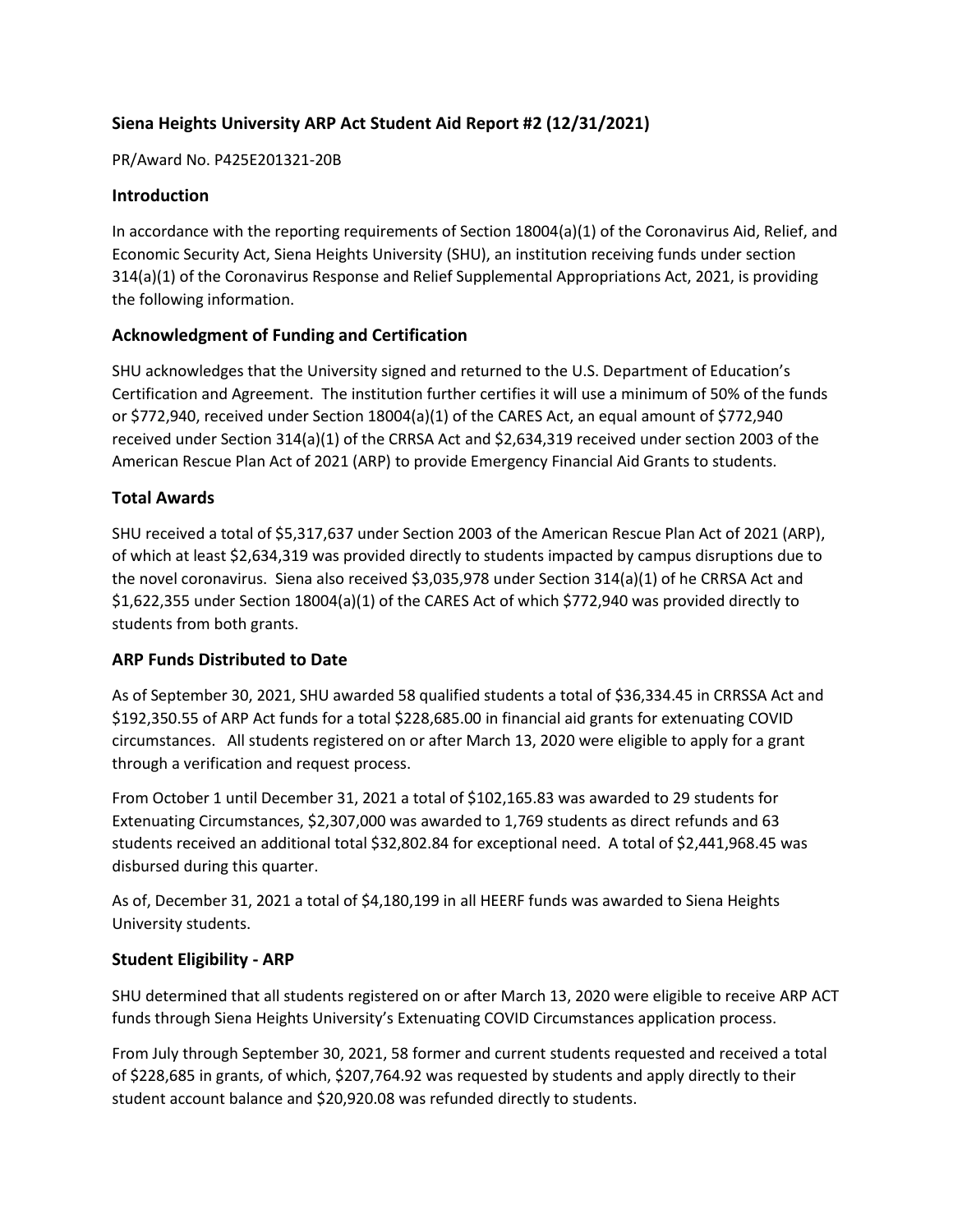From October 1 through December 17, 2021, 29 former and current students applied and were granted a total of \$102,165.83 in Extenuating Circumstance grants, of which, \$94,915.83 was applied directly to their student account balance and \$7,250.00 was refunded directly to students.

In October SHU decided to stop the Extenuating Circumstances grant application process and determined that 1,769 degree seeking students were eligible to participate, and therefore received grants under the ARP Act of 2021.

### **Method Used to Determine Which Students Received Aid and How Much**

SHU is committed to assisting all eligible full- and part-time students that have been impacted by the coronavirus pandemic to the greatest extent possible with the ARP Act funds to cover financial needs that include food, housing, technology, course materials, health/child care, and other related costs. The University awarded 86 percent (\$2,307,000) of the total ARP Act support to all known degree seeking eligible students by awarding and refunding all full- and part-time PELL students \$2,500 and \$1,500 respectively and full- and part-time non-PELL students \$1,100 and \$650 respectively on October 22 and November 3, 2021. The status of full- and part-time students was based on enrollment for Fall 2021 Semester. SHU considered degree-seeking undergraduate students enrolled in twelve (12) or more semester hours to be full-time for undergraduate and nine (9) semester hours for graduate studies. Students with credit hours of less than 12 for undergraduate and 9 for graduate are considered parttime.

For the Extenuating Circumstances Grant, students are required to request funds online through an easy web-based drop-down menu application. Students determined eligible for the standard payment and students eligible for Title IV, but did not file a FAFSA, may apply for the carved out additional support. The use of the additional support is determined by a campus community committee led by the University's Dean for Students, along with a faculty member and the Director of Student Accounts.

On December 17, 2021 the balance of all HEERF Student Aid grant funds was disbursed to 63 student who reach out to Financial Aid to receive additional financial aid adjustment under section 479A if the HEA. These students were not eligible to receive additional aid so a HEERF grant of \$520.68 was given to each of these students.

All refunds processed directly to students are completed through SHU's independent third-party vendor, BankMobile Disbursements.

### **Instructions or Directions Given to the Students**

On October 22, 2021 an email was sent to all eligible students indicating they would receive an emergency grant provided by the American Rescue Plan Act aimed at helping students during the pandemic. The funds may be used for any portion of a student's cost of attendance (e.g., tuition and fees, room and board, cost of books, supplies, transportation), or for emergency costs that arise due to coronavirus, such as tuition, food, housing, health care (including mental health care) or child care.

The Office of Marketing and Communication developed a Coronavirus Information page directly on SHU's web site located a[t www.sienaheights.edu.](http://www.sienaheights.edu/) Within that is a dedicated webpage that includes the ARP Act funding Grants FAQs, which links to the application for the Extenuating Circumstances grant [\(www.sienaheights.edu/shucaresfaq\)](http://www.sienaheights.edu/shucaresfaq). Additionally, SHU offers a Daily Announcement email service that